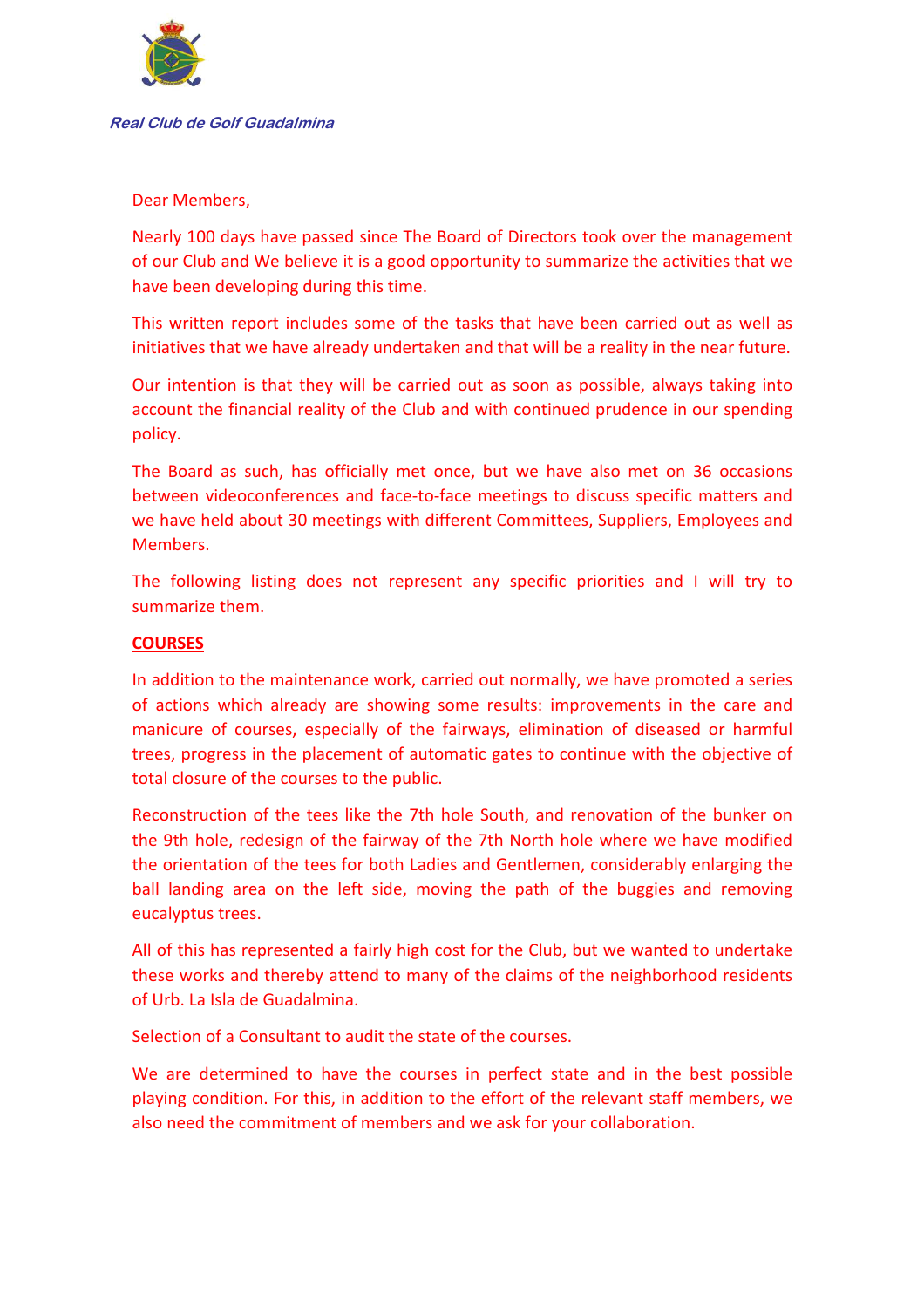

The club belongs to everyone of us and we should be proactive in addressing any defect that you might observe by communicating it to the different Committees through the established channels.

It is also essential to eliminate inappropriate behaviors that are unacceptable in a Club like ours. If we should ever observe any such incorrect situations, please we would like to know about them in order to try to eliminate them.

## **SOCIAL:**

The most relevant development has been the exclusive area for members, which has been remarkably successful. We have made some improvements, considering the summer season, particularly in expanding the sun protection zone.

Once the COVID regulations allow us, we will try to revitalise the social activities of the club.

We have also implemented a new members welcome procedure. New members will be attended by the Managing Director who will inform them directly about the most relevant of the Club's activities.

The number of members continues to be around 2,030 and we continue to attract new members to replace old members that leave for varying reasons

### **RESERVATION SYSTEM:**

After several months of analysis and having conducted numerous tests with various operators in our search for a new reservation system which would comprehensively solve our current problems of reservations, purchases, payments etc. we have chosen IMASTER software, which in our opinion meets all of the Club's requirements.

We hope it will be available next September-October 2021.

In the meantime, while this process is being completed, we have successfully implemented certain changes in our current system that have managed to reduce the "No-shows" at the starting tee from a daily average of between 20 and 30 absences to 1 or 0. This has successfully increased the number of starting times available to members by between 6 and 8 each day. This has partially eliminated at least the problem we had with no-shows.

### **COMPETITION COMMITTEE:**

The entire competition program has been revised to fit as much as possible to the club's capacities and to reflect the wishes of those members who would like to reduce the number of external tournaments.

Some external competitions have already been removed from the calendar. The internal competition programs have been improved and are communicated to the members through regular newsletters.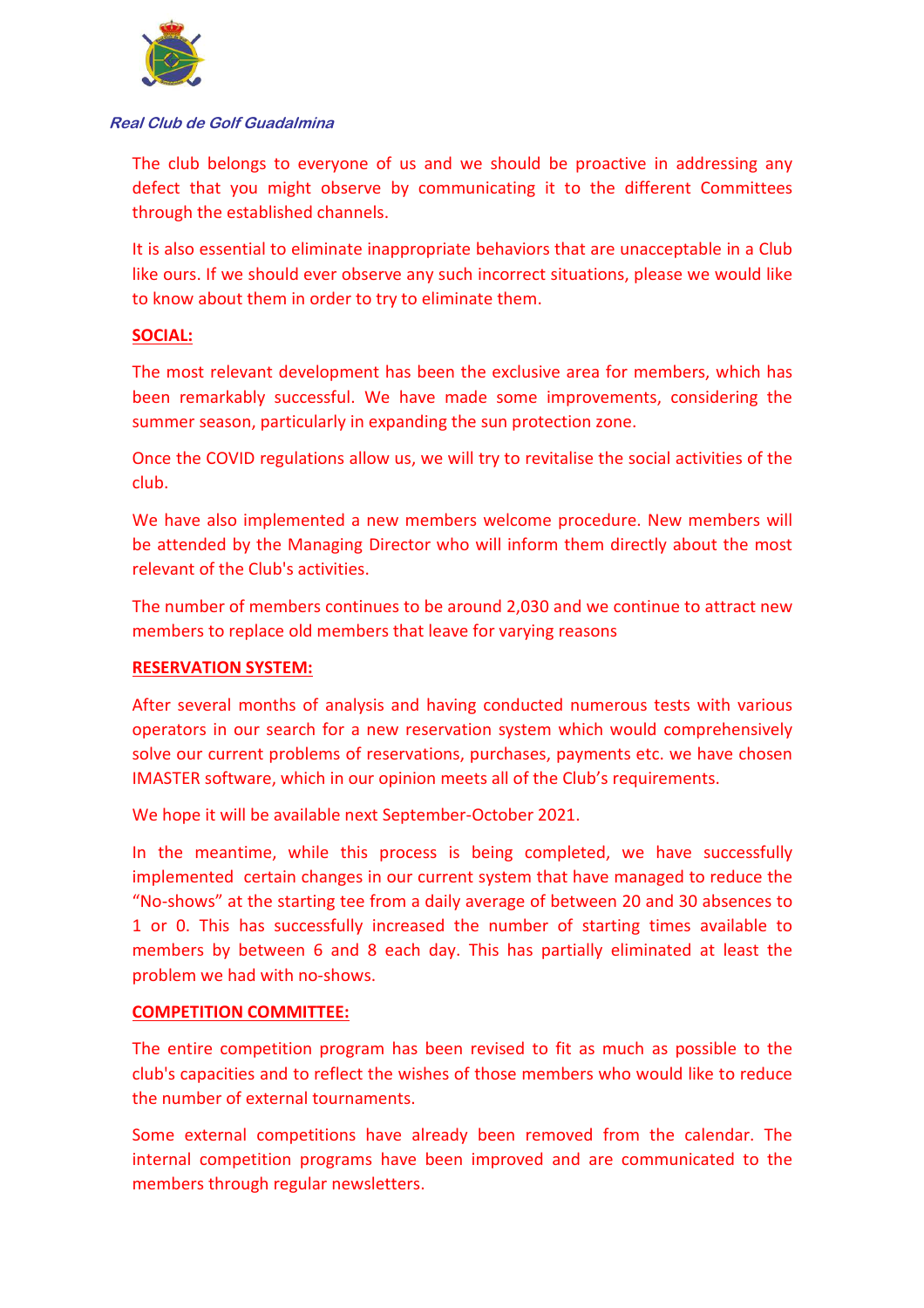

Implementation of a budget control system for all competitions has been introduced to clearly know the profitability of each of them.

Regulation of access to the Club's facilities for non-members has been introduced and the establishment of appropriate fees is being implemented.

Renewal of the agreement with the Guadalmina Hotel has been completed - this contract represents a significant income for the Club. Hotel access to the course is maintained within reasonable terms, as is the case with Tour Operators.

We have also undertaken a number of initiatives with new sponsors.

We have revised the Club relationship with our Professional Golfers. We have updated their contractual arrangements with the Club and we have insisted that they comply with their labor and tax obligations.

We had a meeting with the captains of all the groups within the club, trying to reach reasonable agreements, listening to their proposals and finding out about their needs, since they are key elements in the management of the club. It is planned that from time to time we will meet again.

It has been decided to offer them the use of a specific office where they can work with their groups.

A comprehensive analysis of the courtesy program to adapt it to the current circumstances of the club is currently in progress.

### **SCHOOL. -**

There has been an increase on the number of students attending the school lessons, improvements in the management of the Easter and Summer camps - almost 100% being Members´ children. Reservations online is now the norm.

We have improved communications with parents and students.

We have introduced improvements in the Aza's Corner facilities - with enhanced Wi-Fi and with the installation of control and surveillance cameras.

We continue to maintain the standards of sports results and we have renewed our sponsorship agreement with PING.

### **FINANCE. -**

The Club's finances are in line with our forecasts and so far all the investments that we are undertaking are being made with our own resources.

The revenue forecasts for 2021 are being fulfilled and we hope that during the rest of the year the growth rate will increase and we can close a year with positive results.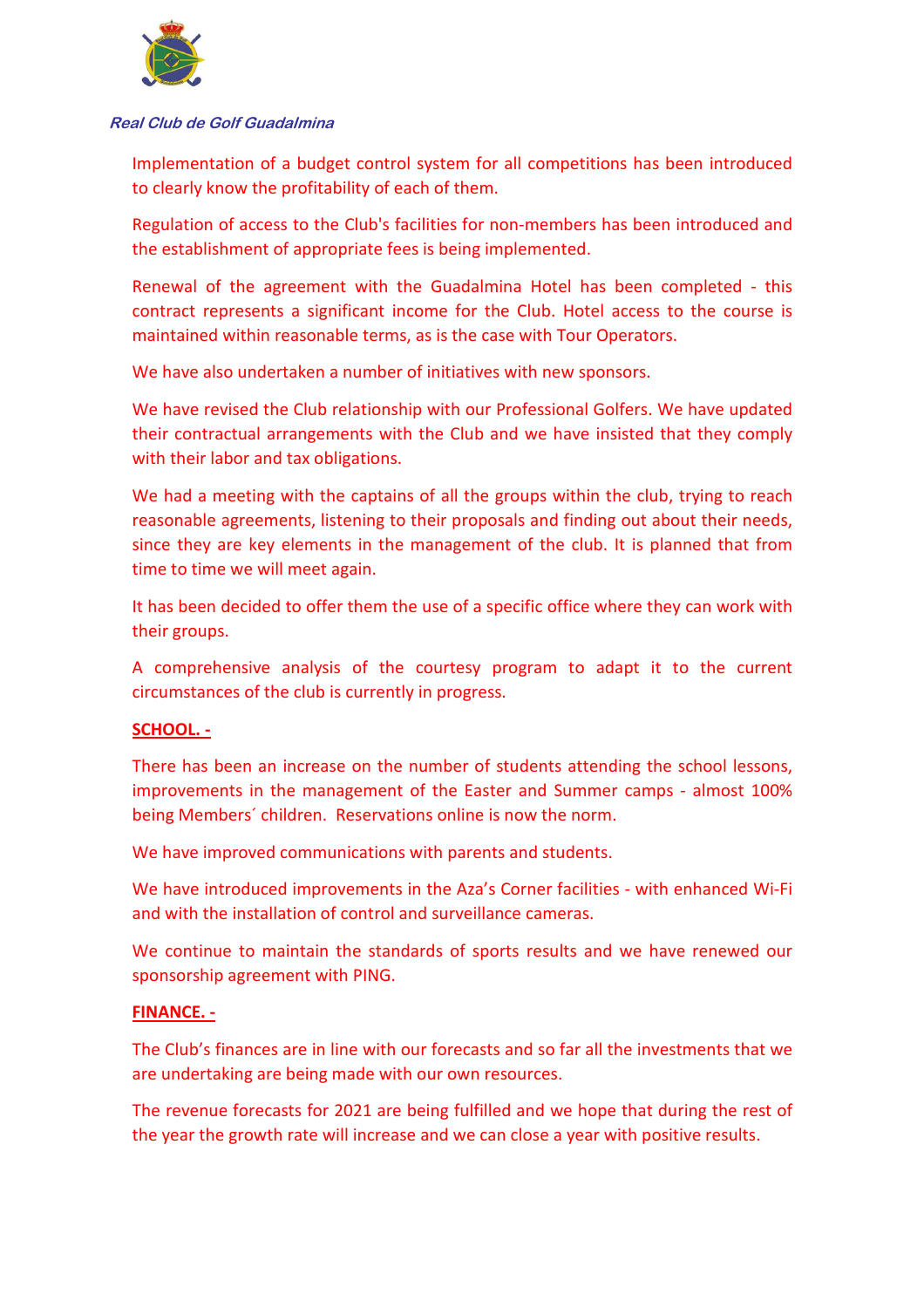

## **PERSONNEL:**

The Staff Collective Agreement has been set aside and we have started negotiations with the Works Committee Representatives.

We have completed the appointment of the Director of Operations, the Head Green Keeper and the Green Keeper.

We would like to emphasise that all positions have been filled with house staff, a policy that we are going to continue as we want the vacancies that may occur in the future, to be filled in the first instance with the Club's employees thereby offering a professional career as extensive as possible within our Company.

Some jobs have been restructured, some functions reorganized and some staff adjustments made.

### **MISCELLANEOUS:**

We have lodged an appeal to Local and Regional Authorities to defend our Club against the application to the Junta de Andalucía to install a beach bar in the area near Hole # 11 South .

All the necessary appeals have been presented and we are now awaiting the response with the corresponding Court ruling.

We have completed negotiations with the EUC and the City Council to ensure that they coordinate with us in works that affect the Club.

### **FUTURE PLANS:**

Outsourcing of the Proshop: We are analyzing this activity and evaluating the proposals of various operators interested in the management, through a lease contract of our Proshop.

We consider that a more professional Pros-Shop management will represent an improvement regarding the available range of products and prices for members, whilst providing a recurrent income for the Club.

Implementation of an electronic card (wallet) to simplify all processes within the Club.

Improvement works on the tee-box of Hole 1 North will be completed shortly.

The placement of Shade protection tents in Azas´s Corner area has been completed.

Plan to renovate the buggy fleet: the cost of maintenance of batteries and other buggy repairs prompted us to change the existing fleet. A purchase contract has already been signed and the new buggies will arrive shortly.